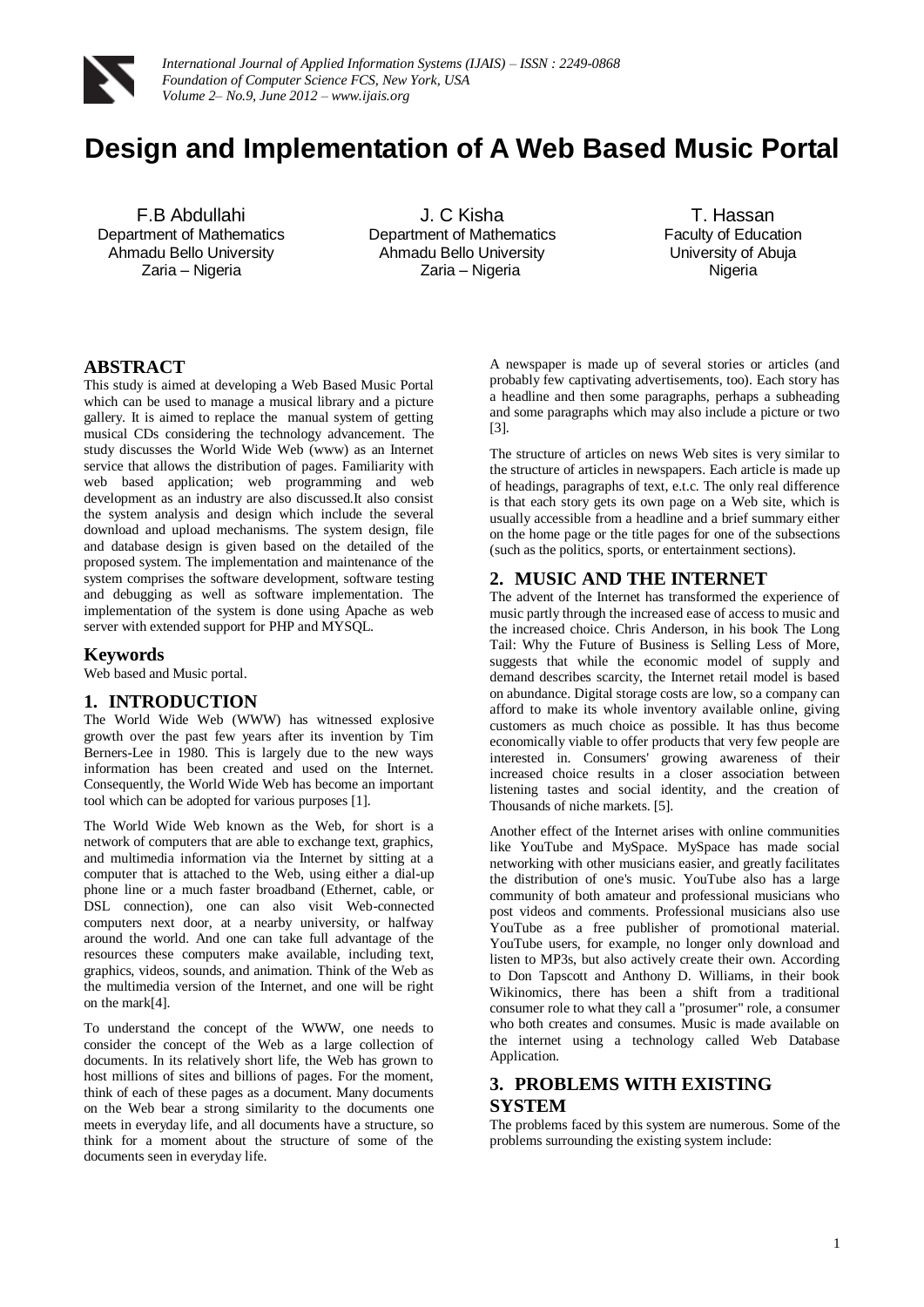

a. Time consuming and Slow: A costumer has walk to a shop, get into an interview with the receptionist of what he/she wants before he/she starts looking for the song he/she wants.

b. Unsecure: Anyone operating this system stands a risk of losing the whole shop due to fires or robbery or the like.

c.Organization: The present system is not organized in a manner that it will be effective. This is due to the fact that there is no specified time for going round the store to look for what is needed.

d.The proposed system diminishes the effectiveness of the stores since the system is not organized when information about a particular item is needed or checking its availability; a lot of lengthy and time consuming procedures have to be followed to get the information required.[2]

## **4. PROPOSED SYSTEM**

In web-based music portal, anyone interested in buying musical CDs can just sit in the comfort of wherever he/she is and download whatsoever song he/she wishes. The buyer can search for songs based on the name of the artist, album in which the song was sang, or the name of the song itself. Even if the user misspells the song, forgets the album title or doesn't know the song artist, options will be given so that he/she can get what he/she wants.

Web Based Music Portal would be managed by an administrator. Thus there would be two different classes of users logging on to the site. One is the shop user looking for a song or songs, and then the administrator who controls the whole process.

## **5. WEB DATABASE APPLICATION**

An application is a program or a group of programs designed for use by an end user. If the end user interacts with the application via a Web browser, the application is a Web-based or Web application. If the Web application requires the longterm storage of information, using a database, it is a Web database application.[7]

A Web database application is designed to help a user accomplish a task. It can be a simple application that displays information in a browser window (for example, it displays current job openings when the user selects a job title) or a complicated program with extended functionality (for example, the book-ordering application at Amazon.com or the bidding application at eBay). Not surprisingly, a Web database application consists of a database and an application just two piece.[6].

# **5.1 Application**

The application piece is the program or group of programs that performs the tasks. Programs create the display that the user sees in the browser window. They make your application interactive by accepting and processing information that the user types in the browser Web server will send a default Web page). The browser asks a domain name server to translate the domain name you requested into an IP address. The browser then sends a request to that server for the page you want, using a standard called Hypertext Transfer Protocol or HTTP (hence the http:// seen at the start of many Web addresses).

The server should constantly be connected to the Internet and ready to serve pages to visitors. When it receives a request, it looks for the requested document and returns it. When a request is made, the server usually logs the client's IP address,

the document requested, and the date and time it was requested.[5]

An average Web page actually requires the Web browser to request more than one file from the Web server and not just the XHTML page, but also any images, style sheets, and other resources in the page. Each of these files including the main page needs a URL (a Uniform Resource Locator) to identify it. A URL is a unique address on the Web where that page, picture, or other resource can be found and is made up of the domain name (for example, wrox.com), the name of the folder or folders on the Web server that the file stays in (also known as directories on a server), and the name of the file itself. After the browser acquires the files it then inserts the images and other resources in the appropriate place to display the page. The Web pages created with HTML alone are static, meaning the user can't interact with the Web page. All users see the same Web page. Dynamic Web pages, on the other hand, allow the user to interact with the Web page. Different users might see different Web pages. For instance, one user looking at a furniture store's online product catalog might choose to view information about the sofas, whereas another user might choose to view information about coffee tables.

One language widely used to make Web pages dynamic is JavaScript. JavaScript is useful for several purposes, such as mouse-overs (for example, to highlight a navigation button when the user moves the mouse pointer over it) or accepting and validating information that users type into a Web form.[5]

Another aspect of Web programming is the Server-side programming in which languages like PHP, asp.net, JSP etc are used. For the sake of this project, we shall be using PHP. PHP however, is a language that is particularly well suited to interact with databases. PHP can accept and validate the information that users type into a Web form and can also move the information into a database.

PHP, a scripting language designed specifically for use on the Web, is a dynamic tool for creating dynamic Web pages. PHP is rich in features that make Web design and programming easier. PHP is in use on over 13 million domains (according to the Netcraft survey at www.php.net/usage.php). Its popularity continues to grow, meaning that it fulfils its function pretty well.

PHP stands for PHP: HyperText Preprocessor. In its early development by a guy named Rasmus Lerdorf, it was called Personal Home Page tools. When it was developed into a fullblown language, the name was changed to be more in line with its expanded functionality. The PHP language's syntax is similar to the syntax of C, so if you have experience with C, you'll be comfortable with PHP. PHP is actually simpler than C because it does not use some of the more difficult concepts of C. PHP also doesn't include the low-level programming capabilities of C because PHP is designed to program Web sites and doesn't require those capabilities. PHP is particularly strong in its ability to interact with databases. PHP supports more databases ever heard of (and some haven't of). PHP handles connection to database and communicate with it. One does not need to know the technical details for connecting to a database or for exchanging messages with it. What one need to do is to tell PHP the name of the database and where it is, and PHP handles the details. It connects to the database, passes instructions to the database, and returns the database response. Technical support is available for PHP. One can join several email discussion lists offered on the PHP Web site (www.php.net), including a list for databases and PHP. In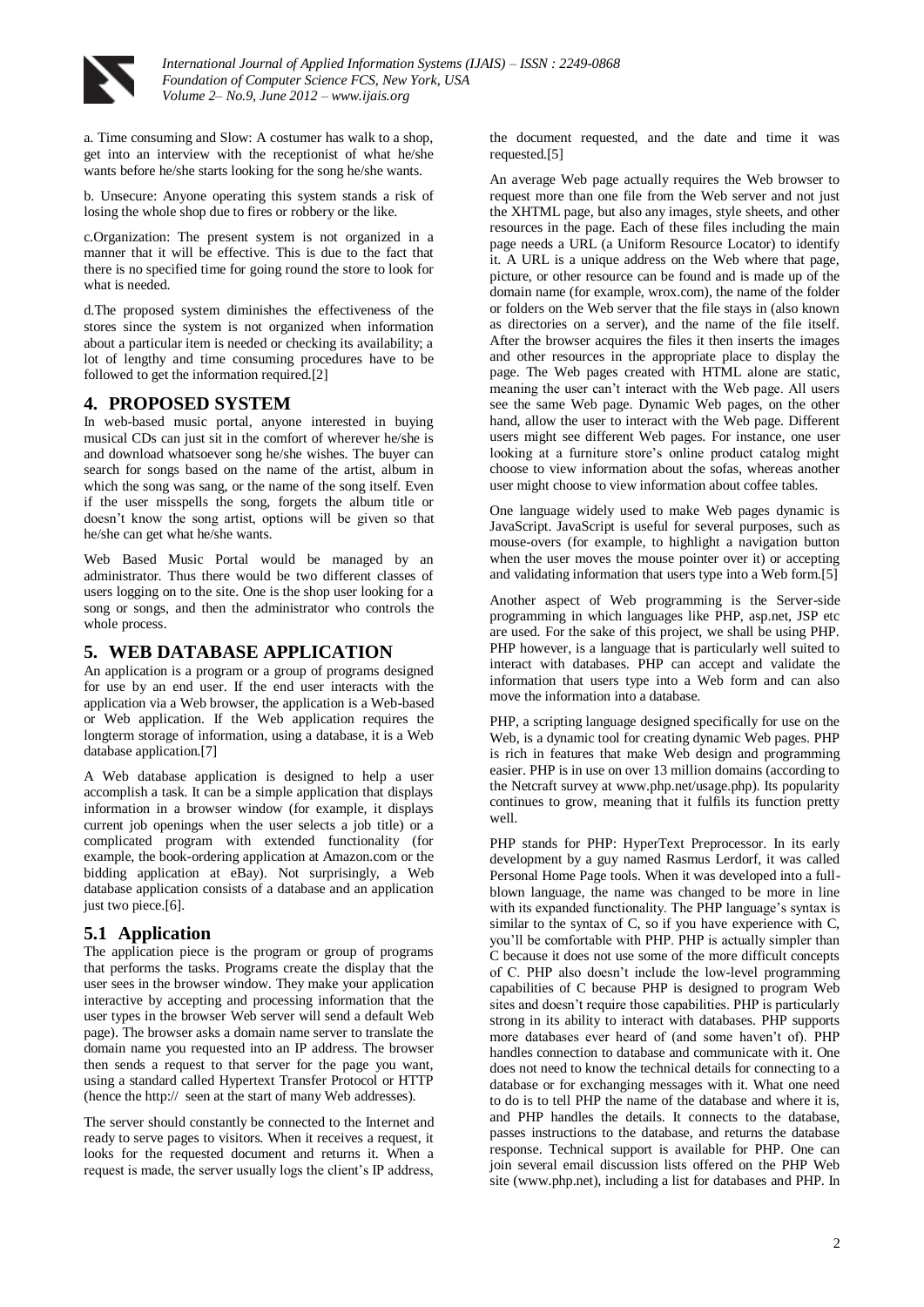

addition, a Web interface discussion lists is available at news.php.net where one can browse or search the messages.

# **6. MATERIALS AND METHODS**

An online music portal system will be designed and implemented using MySQL as the database, Apache will be web server to provide basic functionality of the web services.PHP will be used as scripting language to program the server side that manipulates the knowledge in the database.

# **7. ARCHTECTURAL DESIGN**

The factors considered in designing the online music portal system are Interoperability and accessibility with minimum requirements on the user's side. Due to large flow of information delivery over the Internet, the system is implemented as a standard Internet application. The client side requires no more than standard Internet browser installed on the local computer, while the main application functionality is assured by the server side. Figure 3.4 illustrate E-health System Architecture.

This includes, user interface made up of access services points (shown as client system below) at the remote site, a high speed, highly reliable and scalable regional network and content management gateway with database server. This architecture allow users to access the system via the Internet using hypertext transfer protocol and the user request is transformed into a structured query language using a PHP common content management gateway, which in turn passes it to the appropriate backend system. The common content management gateway provides a single point entry to the system

## **8. IMPLEMENTATION AND RESULT**

The Web Based Music Portal System has seven different tables. The tables contained in the database are:

#### **8.1 Users**

This table contains information about users like user names, email, sex, password to login into the site, sign up date, nationality, e.t.c. The underlined attribute is the primary key.

|  | <b>Table 1: Users</b> |
|--|-----------------------|
|  |                       |

| Field             | <b>Type</b>           | <b>Collation</b>     | <b>Null</b>    |
|-------------------|-----------------------|----------------------|----------------|
| userid            | Int(25)               | Latin1_swedis<br>h d | No             |
| First nam<br>e    | varchar(2<br>5)       | Latin1_swedis<br>h d | No             |
| last_name         | varchar(2<br>5)       | Latin1 swedis<br>h d | No             |
| email add<br>re   | varchar(2<br>5)       | Latin1 swedis<br>h d | N <sub>0</sub> |
| username          | varchar(3<br>$\Omega$ | Latin1 swedis<br>h d | N <sub>0</sub> |
| mobile-<br>No     | varchar(3<br>$\Omega$ | Latin1_swedis<br>h d | Yes            |
| <b>Sex</b>        | varchar(1<br>$_{0}$   | Latin1_swedis<br>h d | <b>Yes</b>     |
| marital sta<br>tu | varchar(1<br>$\Omega$ | Latin1 swedis<br>h d | N <sub>0</sub> |
| Nationalit        | varchar(3             | Latin1_swedis<br>h d | No             |
| password          | varchar(3<br>$\Omega$ | Latin1_swedis<br>h d | No             |

## **8.2 Track Table**

This table contains all information about individual tracks in the music gallery area of the site. It contains information like the performer, year the track was produced, the track number, duration e.t.c. The underlined attribute is the primary key.

| Table 2: Track table |  |  |  |  |
|----------------------|--|--|--|--|
|----------------------|--|--|--|--|

| <b>Field</b>     | <b>Type</b>                     | <b>Collation</b> | <b>Attributes</b> |
|------------------|---------------------------------|------------------|-------------------|
| id               | bigint(25)                      | Latin1_swedish   | No                |
| Performer_i<br>d | int(11)                         | Latin1_swedish   | No                |
| Album id         | int(11)                         | Latin1_swedish   | N <sub>0</sub>    |
| Track no         | Smallint(6)                     | Latin1_swedish   | N <sub>0</sub>    |
| name             | varchar(20<br>$\left( 0\right)$ | Latin1_swedish   | N <sub>0</sub>    |
| duration         | $\text{varchar}(6)$             | Latin1_swedish   | Yes               |
| Last_played      | varchar $(20)$                  | Latin1_swedish   | Yes               |
| Time_playe<br>d  | int(11)                         | Latin1 swedish   | No                |
| year             | $\text{varchar}(4)$             | Latin1 swedish   | No                |

## **8.3 Queue Table**

This table contains the tracks waiting in the queue to be played. It contains information like queue id, user name, and track id. The underlined attribute is the table's primary key

**Table 3: Queue table**

| Field      | <b>Type</b> | <b>Collation</b> | <b>Attributes</b> |
|------------|-------------|------------------|-------------------|
| queueid    | bigint(20)  | Latin1_swedish_  | No                |
| usert name | Varchar(80) | Latin1_swedish_  | No                |
| track id   | bigint(25)  |                  | No                |

#### **8.4 Performer Table**

This table contains the all information on the performers of various tracks the database. It contains performer's id, performer's name and biography. The underlined attribute is the primary key.

|      |                  | <b>Table 4: Performer</b> |   |             |
|------|------------------|---------------------------|---|-------------|
| fiel | type             | collatio                  | N | D           |
| d    |                  | n                         | u | $_{\rm ef}$ |
|      |                  |                           | l | au          |
|      |                  |                           | l | lt          |
|      |                  |                           |   |             |
| pid  | int(11)          |                           | N | $\mathbf N$ |
|      |                  |                           | 0 | on          |
|      |                  |                           |   | e           |
|      |                  |                           |   |             |
| pna  | varch            | latin1_s                  | N | ${\bf N}$   |
| me   | ar(20)           | wedish_                   | 0 | on          |
|      | $\boldsymbol{0}$ | d                         |   | e           |
|      |                  |                           |   |             |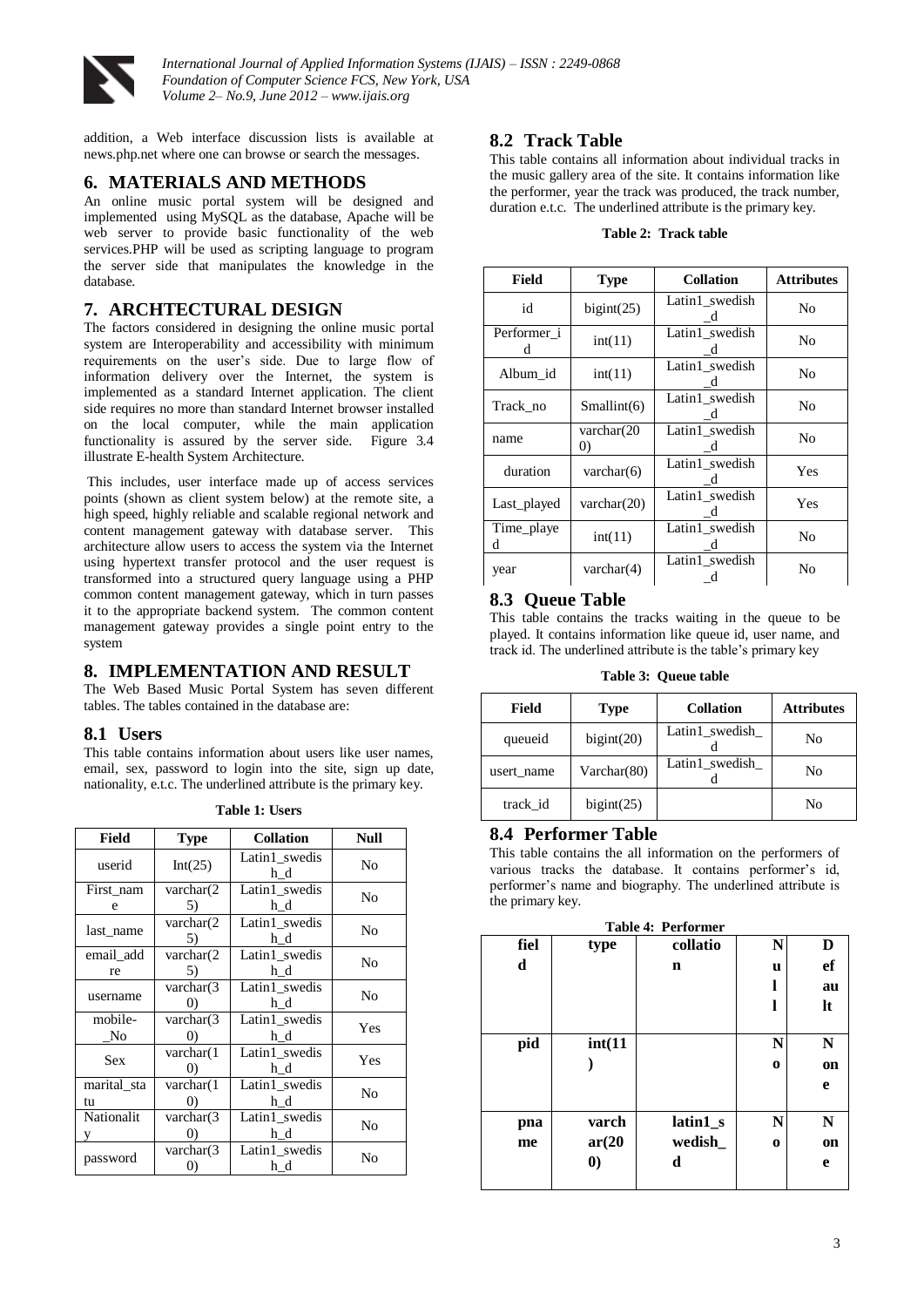

| bio                         | int | $latin1_s$ |   | N   |
|-----------------------------|-----|------------|---|-----|
| $\_sh$                      |     | wedish     | e | ull |
| $_{\rm ort}$                |     | d          | S |     |
|                             |     |            |   |     |
| bio                         | int | $latin1_s$ | Y | N   |
| $\overline{\phantom{a}}$ lo |     | wedish     | e | ull |
| ng                          |     | d          | S |     |
|                             |     |            |   |     |

# **8.5 Fav\_Shares Table**

This table contains a list of all tracks shared by various users with other users. It contains the id, the owner's id, fav\_name the share id e.t.c. The underlined attribute is the primary key.

**Table 5: Fav\_Shares**

| fiel | type             | collatio   | N                  | $\mathbf D$ |
|------|------------------|------------|--------------------|-------------|
| d    |                  | n          | u                  | $_{\rm ef}$ |
|      |                  |            | l                  | au          |
|      |                  |            | l                  | lt          |
|      |                  |            |                    |             |
| id   | int(1            |            | $\overline{\bf N}$ | ${\bf N}$   |
|      | 1)               |            | $\bf{0}$           | on          |
|      |                  |            |                    | $\mathbf e$ |
|      |                  |            |                    |             |
| 0W   | int(1            |            | $\overline{\bf N}$ | $\bf{0}$    |
| ner  | 1)               |            | $\bf{0}$           |             |
| id   |                  |            |                    |             |
|      |                  |            |                    |             |
| fav  | <b>Varc</b>      | $latin1_s$ | $\mathbf N$        | ${\bf N}$   |
| na   | har(8)           | wedish_    | $\bf{0}$           | ull         |
| me   | $\boldsymbol{0}$ | d          |                    |             |
|      |                  |            |                    |             |
| sha  | Int(1)           |            | N                  | $\bf{0}$    |
| re_i | 1)               |            | $\bf{0}$           |             |
| d    |                  |            |                    |             |
|      |                  |            |                    |             |

# **8.6 Fav Table**

This table contains all favorite user tracks with the track numbers, performers, duration, and user id e.t.c. The underlined attribute is the primary key.

| field | type        | collatio<br>n | u<br>l<br>l   | $\frac{D}{ef}$<br>a<br>ul<br>t |
|-------|-------------|---------------|---------------|--------------------------------|
| id    | int(1<br>1) |               | r<br>$\bf{0}$ | N<br>$\bf{0}$<br>$\mathbf n$   |

|                |                     |        |                         | e                       |
|----------------|---------------------|--------|-------------------------|-------------------------|
| track          | int(1               |        | N                       | $\overline{\mathbf{0}}$ |
| id             | 1)                  |        | $\bf{0}$                |                         |
|                |                     |        |                         |                         |
| perfo          | varc                | latin1 | Y                       | $\mathbf N$             |
| $mer_$         | har(8)              | swedis | e                       | ul                      |
| id             | $\boldsymbol{0}$    | $h_d$  | S                       | 1                       |
| albu           | int(1               |        | Y                       | $\mathbf N$             |
| m_id           | 1)                  |        | e                       | ul                      |
|                |                     |        | $\mathbf{s}$            | $\mathbf{l}$            |
|                | <b>Varc</b>         | latin1 |                         | $\overline{\bf N}$      |
| nam            | har(2)              | swedis | N                       | ul                      |
| e              | 00)                 |        | $\bf{o}$                | $\mathbf{l}$            |
|                |                     | $h_d$  |                         |                         |
| dura           | Varc                | latin1 | $\overline{\mathbf{Y}}$ | $\overline{\mathbf{N}}$ |
| tion           | har(6)              | swedis | e                       | ul                      |
|                | $\mathcal{E}$       | $h_d$  | S                       | L                       |
| Last           | Varc                | latin1 | N                       | $\mathbf N$             |
| $_{\perp}$ pla | har(2)              | swedis | $\bf{o}$                | ul                      |
| yed            | $\boldsymbol{0}$    | $h_d$  |                         | l                       |
| <b>Time</b>    | int(1               |        | Y                       | $\bf{0}$                |
| $_{\rm pla}$   | 1)                  |        | e                       |                         |
| yed            |                     |        | S                       |                         |
|                |                     |        |                         |                         |
| year           | varc                | latin1 | Y                       | N                       |
|                | har(4)              | swedis | e                       | ul                      |
|                | $\mathcal{E}$       | $h_d$  | S                       | l                       |
| <b>User</b>    | $int(\overline{1})$ |        | N                       | $\bf{0}$                |
| id             | 1)                  |        | $\bf{0}$                |                         |
| Fav            | varc                | latin1 | N                       |                         |
| nam            | har(2)              | swedis | $\mathbf{o}$            |                         |
| e              | $\boldsymbol{0}$    | $h_d$  |                         |                         |
|                |                     |        |                         |                         |

# **8.7 Album Table**

This table contains album names, album id, album performer, biography e.t.c. The underlined attribute is the primary key.

|--|

| field | type | collatio |   | D           |
|-------|------|----------|---|-------------|
|       |      | n        | u | $_{\rm ef}$ |
|       |      |          | ı | a           |
|       |      |          | ı | ul          |
|       |      |          |   |             |
|       |      |          |   |             |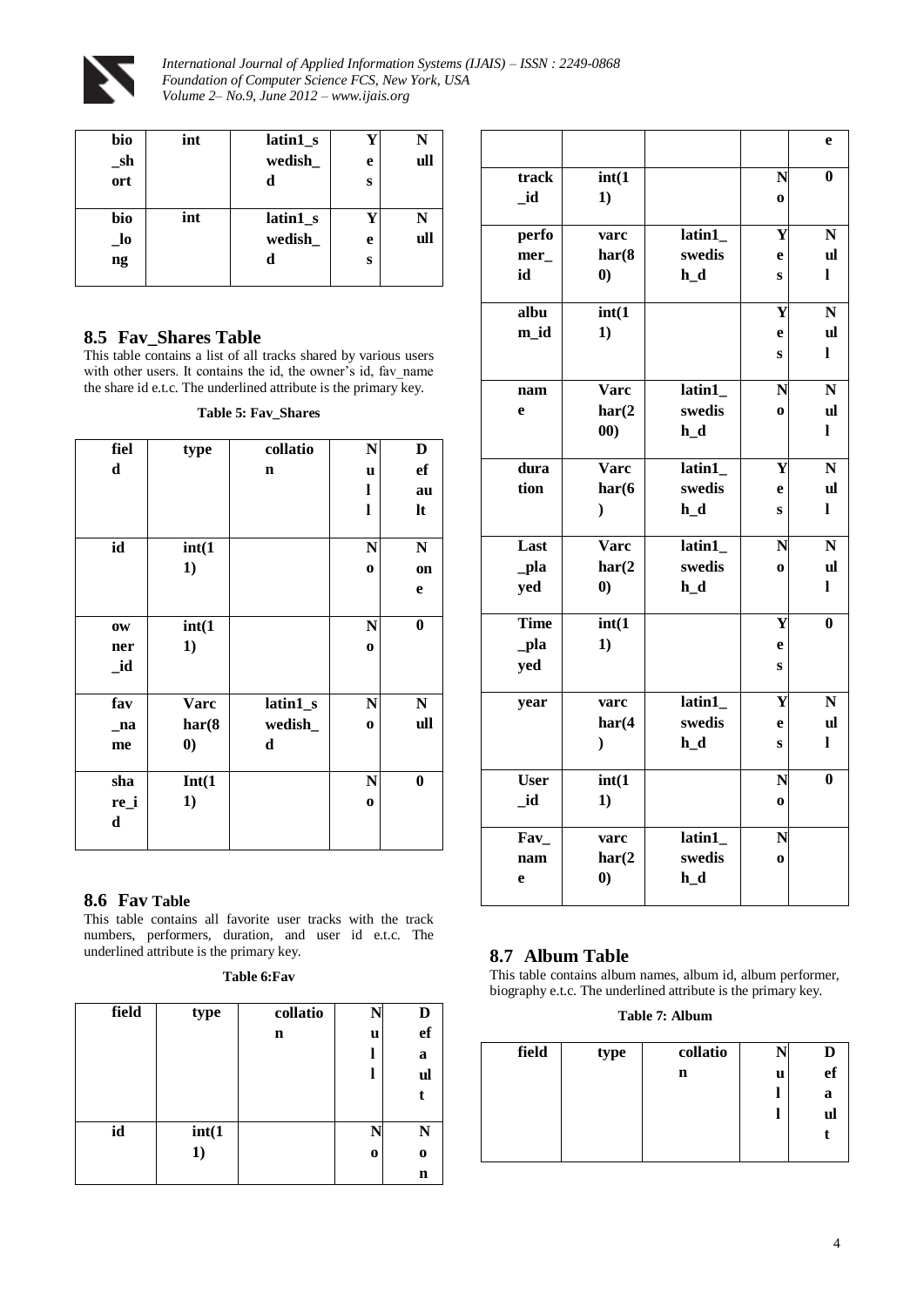

| aid   | int(1  |              | N        | N           |
|-------|--------|--------------|----------|-------------|
|       | 1)     |              | $\bf{0}$ | $\bf o$     |
|       |        |              |          | ne          |
| Perf  | Int(1) |              | N        | 0           |
| omer  | 1)     |              | $\bf{o}$ |             |
| id    |        |              |          |             |
| nam   | varc   | $latin1_s$   | N        | N           |
| e     | har(2) | wedish       | $\bf{0}$ | $\bf{0}$    |
|       | 00)    | $\mathbf{d}$ |          | ne          |
| bio_s | int    | $latin1_s$   | Y        | $\mathbf N$ |
| hort  |        | wedish       | e        | ul          |
|       |        | d            | S        | l           |
| bio_l | int    | $latin1_s$   | Y        | N           |
| ong   |        | wedish       | e        | ul          |
|       |        | d            | S        | ı           |



 **Figure 2 : Home page interface design**.

Shows the home page where the specified user is to enter his/her username and password login. If the user name or the password incorrect, the page returns to the login page with a warning. Or the user clicks the want to register button in order to register or enter his/her email address in order to retrieve forgotten password.



**Figure 3: Registration page** 

This shows the registration page for users so that users can register in order to log into the site.



**Figure 4: Users main Page**

This shows the Users main page, in which only users who have registered and have passwords and have already activated their accounts can access.



 **Figure 5: Image Gallery Center**

Shows the image gallery center where registered users can go download wallpapers of different kinds.



**Figure 6: Physical database schemas**

# **9. SUMMARY AND CONCLUSION**

The Web Based Music Portal is one step towards increasing productivity and quality of service in Music.The research work the design and implementation music portal environment that could be used to download and upload music. In this research, we implemented a web-based music portal that is loosely coupled .With the implementation of this system; interested persons can download music easily.

## **10. Acknowledgement**

This research is supported by Education Trust Fund of Nigeria